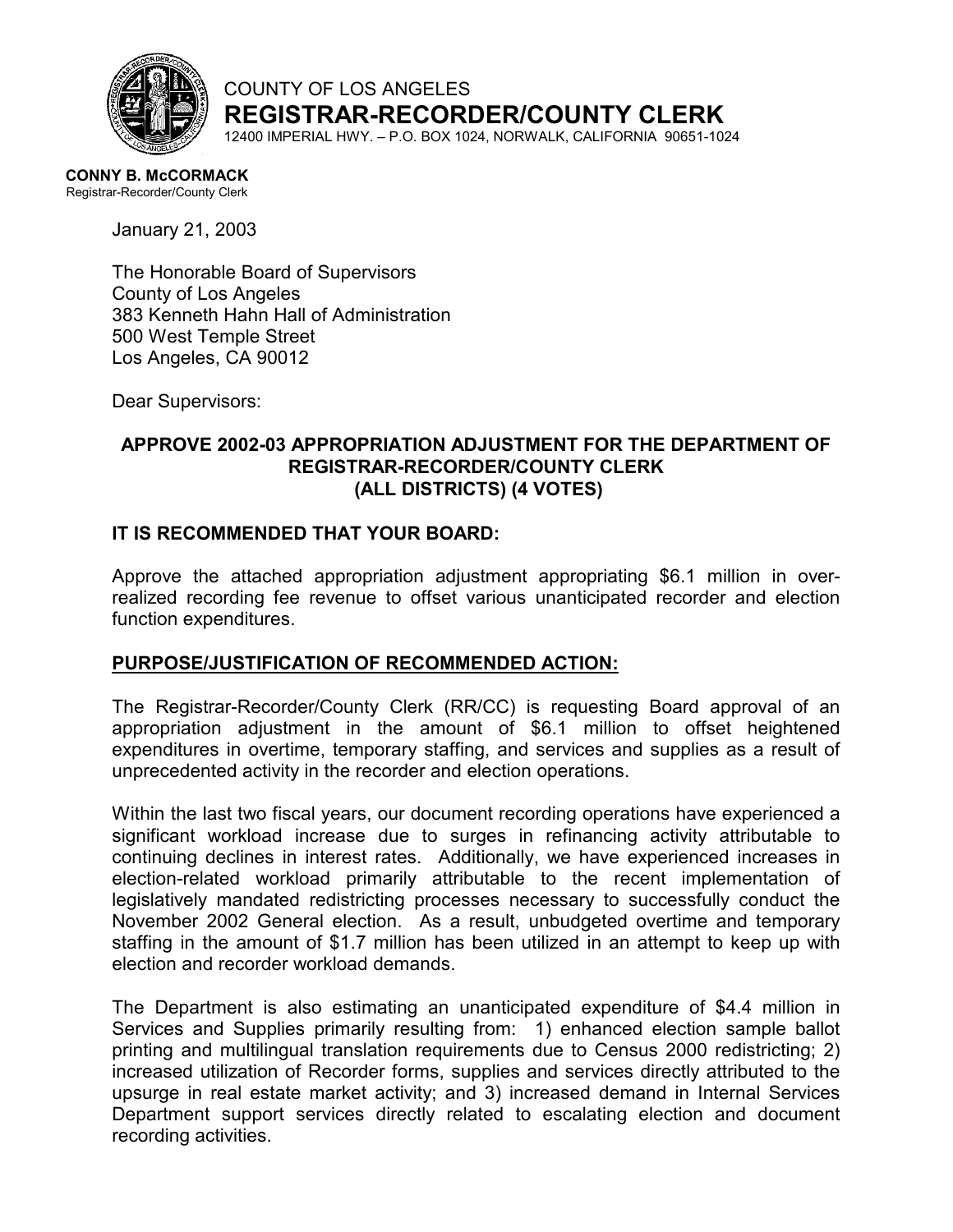Based on recording fee revenue collected through November 2002, we estimate a surplus in our recording fee budget that will sufficiently offset the appropriation adjustment request of \$6.1 million.

### **Implementation of Strategic Plan Goals:**

This request supports the County's Strategic Plan as follows:

**Goal No. 1: Service Excellence:** Provide the public with easy access to quality information and services that are both beneficial and responsive through appropriation of over-realized revenue to continue providing the public with quality and efficient recorder, County clerk and election services.

**Goal No. 4: Fiscal Responsibility:** Strengthen the County's fiscal capacity. Manage effectively the resources we have by realigning appropriation and estimated revenues to more appropriately reflect our current fiscal environment.

### **FISCAL IMPACT/FINANCING**

The requested appropriation adjustment is fully funded by increased recording fee revenues resulting primarily from increases in refinancing activity in the real estate market due to interest rate reductions. This requested action would not increase net County cost.

#### **IMPACT ON CURRENT SERVICES (OR PROJECTS)**

The requested appropriation adjustment does not impact current election and recorder/County clerk operations.

Respectfully submitted,

CONNY B. McCORMACK Registrar-Recorder/County Clerk

CMC:AS Attachment (1)

 $\overline{a}$ 

c: Chief Administrative Officer Executive Officer, Board of Supervisors